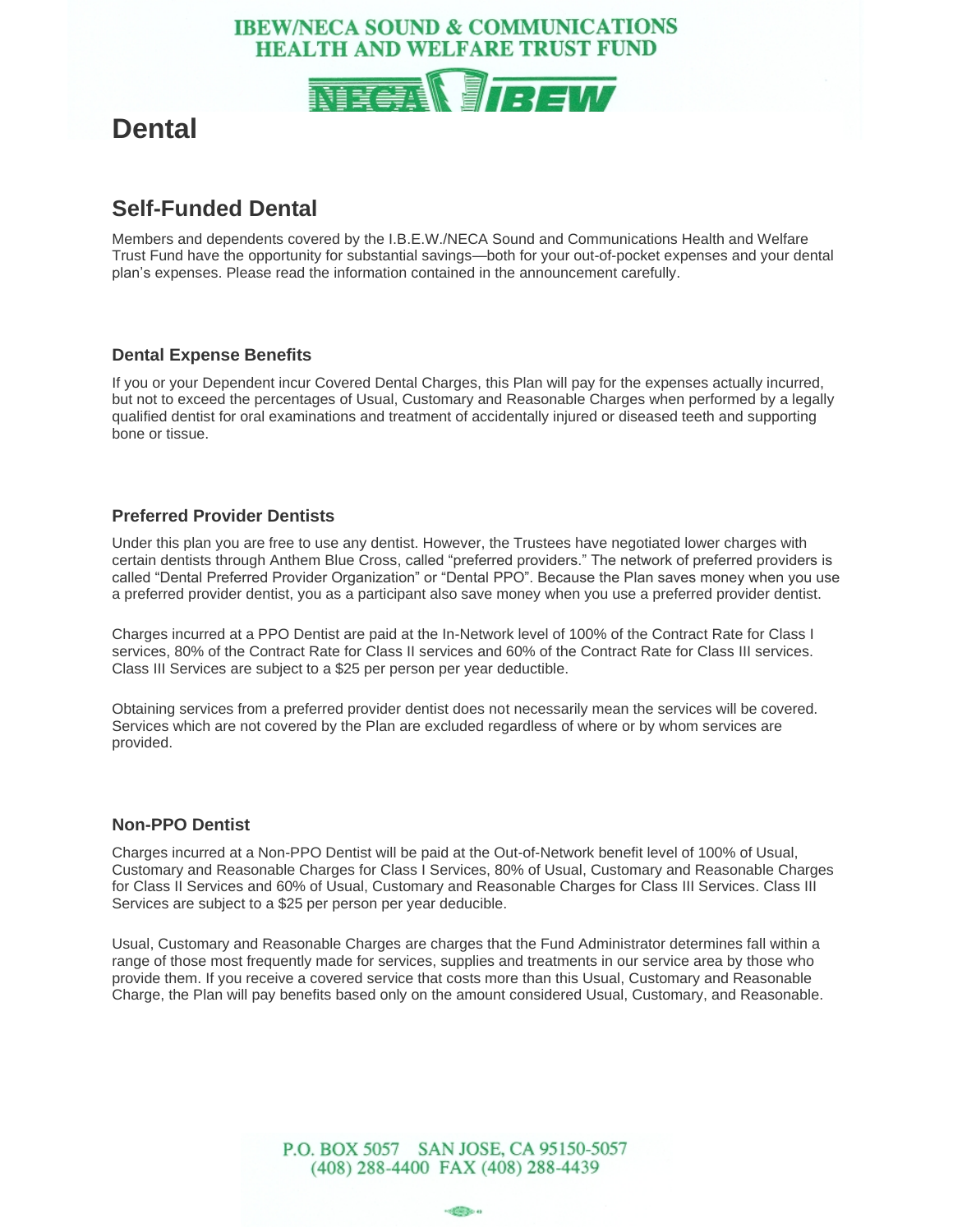### **Alternate Courses of Treatment**

If alternate procedures, services, or courses of treatment may be performed for the treatment of the injury or disease concerned or to accomplish the desired result, the amount included as Covered Dental Expense will not exceed the Usual, Customary and Reasonable Charge for the least expensive procedure, service, or course of treatment which, as determined by the Fund Administrator, will produce a professionally adequate result.

The benefits are subject to the Definitions, Exclusions, and Limitations of this booklet.

### **Pre-Estimation of Costs**

Pre-estimation of treatment is requested for claims \$300 and over.

After the attending Dentist's statement with pre-estimation of costs has been returned to your dentist, you should discuss the computations with him/her.

The Fund Administrator as a condition for payment for services, may require that reasonable evidence of the extent or character of services be submitted or that you be examined by a dental consultant retained by the Fund Administrator in or near your community of residence.

# **Plan Summary**

#### **Maximum Benefits**

Benefits are payable up to a maximum of \$1,500 per person each calendar year, orthodontics up to \$1,000 per person for lifetime.

#### **Covered Dental Services**

"Covered Dental Services" shall be deemed to have been incurred on the date the dental service is performed. Covered dental services are organized into four (4) "classes" that start with diagnostic preventative care and advance into specialized dental procedures.

# **Class I – Diagnostic and Preventative Services**

- 1. Routine oral examinations including prophylaxis, cleaning, scaling, and polishing, up to two (2) examinations in any twelve (12) consecutive month period.
- 2. Topical fluoride applications, up to two (2) in any twelve (12) consecutive month period; for dependent children who have not attained age 15, up to four (4) in any twelve (12) consecutive month period.
- 3. Supplementary bitewing X-rays up to twice each calendar year.
- 4. Space maintainers for replacement of deciduous prematurely lost teeth for dependent children who have not attained age 15. Space maintainers for primary anterior teeth or missing permanent teeth are not covered.
- 5. Sealant benefits for unrestored, occlusal surfaces of permanent bicuspids and molars. Benefits are limited to one sealant per tooth, during any five (5) year period.

Class I Services will be covered at 100% of the Usual, Customary and Reasonable Charges. No deductible applies.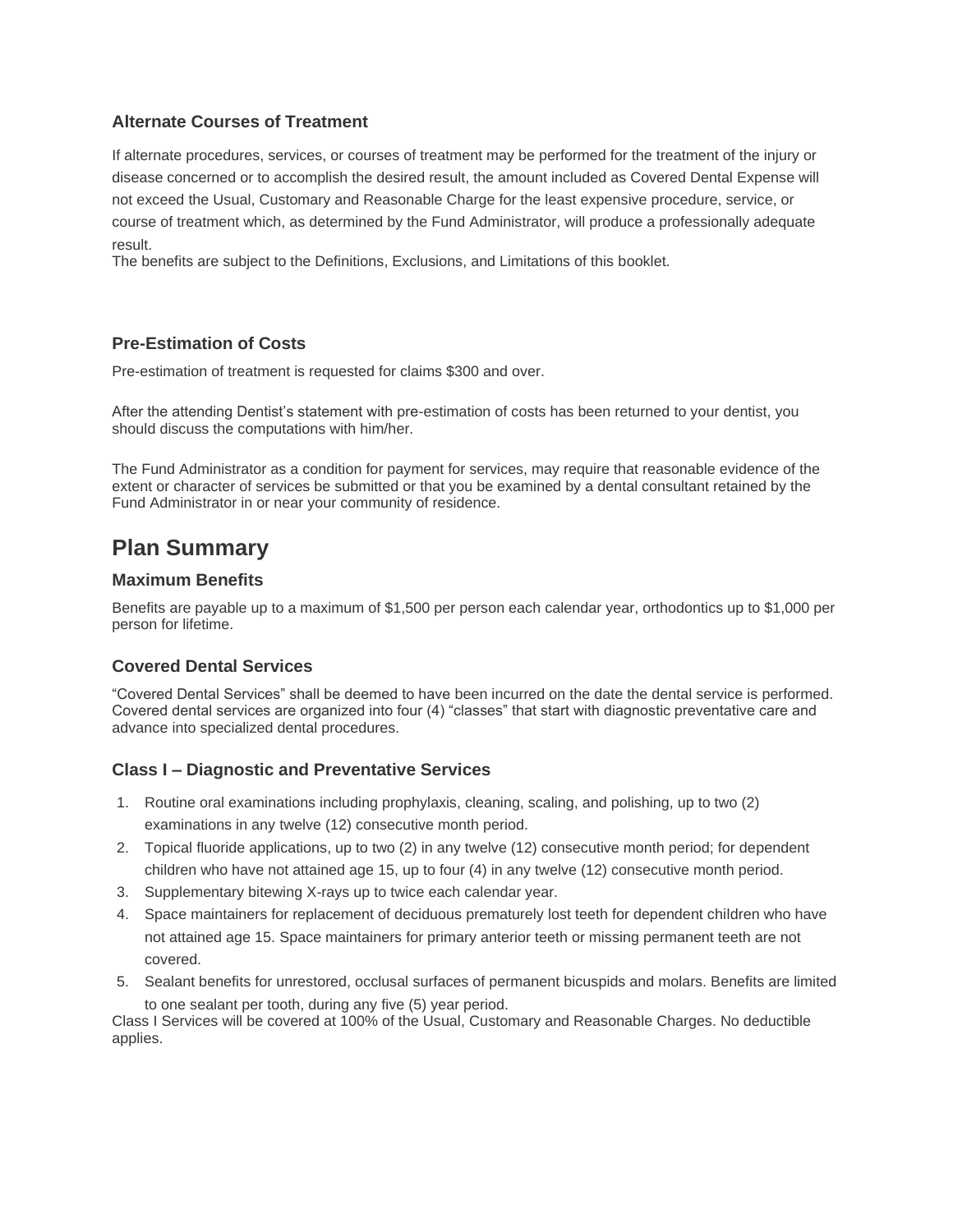# **Class II – Basic Services**

- 1. Dental X-rays other than bitewing.
- 2. Extractions.
- 3. Oral Surgery, including excision of impacted teeth.
- 4. Fillings.
- 5. General anesthetics administered in connection with oral surgery or other covered dental services.
- 6. Prescribed drugs, premedication or analgesia (nitrous oxide).
- 7. Injections of antibiotic drugs by the attending dentist.
- 8. Space maintainers.
- 9. Treatment of periodontal and other diseases of the gums and tissues of the mouth.
- 10. Endodontic treatment, including root and canal therapy.
- 11. Class II Services will be covered at 80% of the Usual, Customary and Reasonable Charges. No deductible applies.

# **Class III – Major Services**

- 1. The initial installation (including adjustments during the six-month period following installation) of full or partial removable dentures or fixed bridgework.
- 2. The replacement, or alteration of, full or partial dentures, or fixed bridgework which is necessary because of:

(a) oral surgery resulting from an accident; or

(b) oral surgery for repositioning muscle attachments or for removal of a tumor, cyst, torus or redundant tissue, but only if this occurs after the protected person or Dependent has become insured under this provision and the replacement or alteration is completed within twelve (12) months after such surgery.

3. The replacement of a full denture which is necessary because of:

(a) structural change within the mouth, but only if more than five (5) years has elapsed since the initial placement;

(b) the initial placement of an opposing full denture, but only after the protected person or Dependent has been covered under this provision for at least two (2) years; or

(c) the prior installation of an immediate temporary denture, but only within twelve (12) months of the installation of the temporary.

4. Replacement of, or addition of teeth to, an existing partial or full removable denture or fixed bridgework by a new denture or by a new bridgework, but only if

(a) the replacement or addition of teeth is required to replace one or more additional natural teeth extracted while insured under this provision and after the existing denture or bridgework was installed; or (b) the existing denture or bridgework was installed at least five (5) years prior to its replacement, and the existing denture or bridgework cannot be made serviceable.

- 5. The replacement of a crown restoration, provided the original crown was installed more than five (5) years prior to the replacement.
- 6. Inlays, gold fillings, crowns, including precision attachments for dentures.
- 7. Repair or recementing of crowns, inlays, bridgework, or dentures or relining of dentures.

Class III Services will be covered at 60% of the Usual, Customary and Reasonable Charges, subject to a \$25 per person per year deductible.